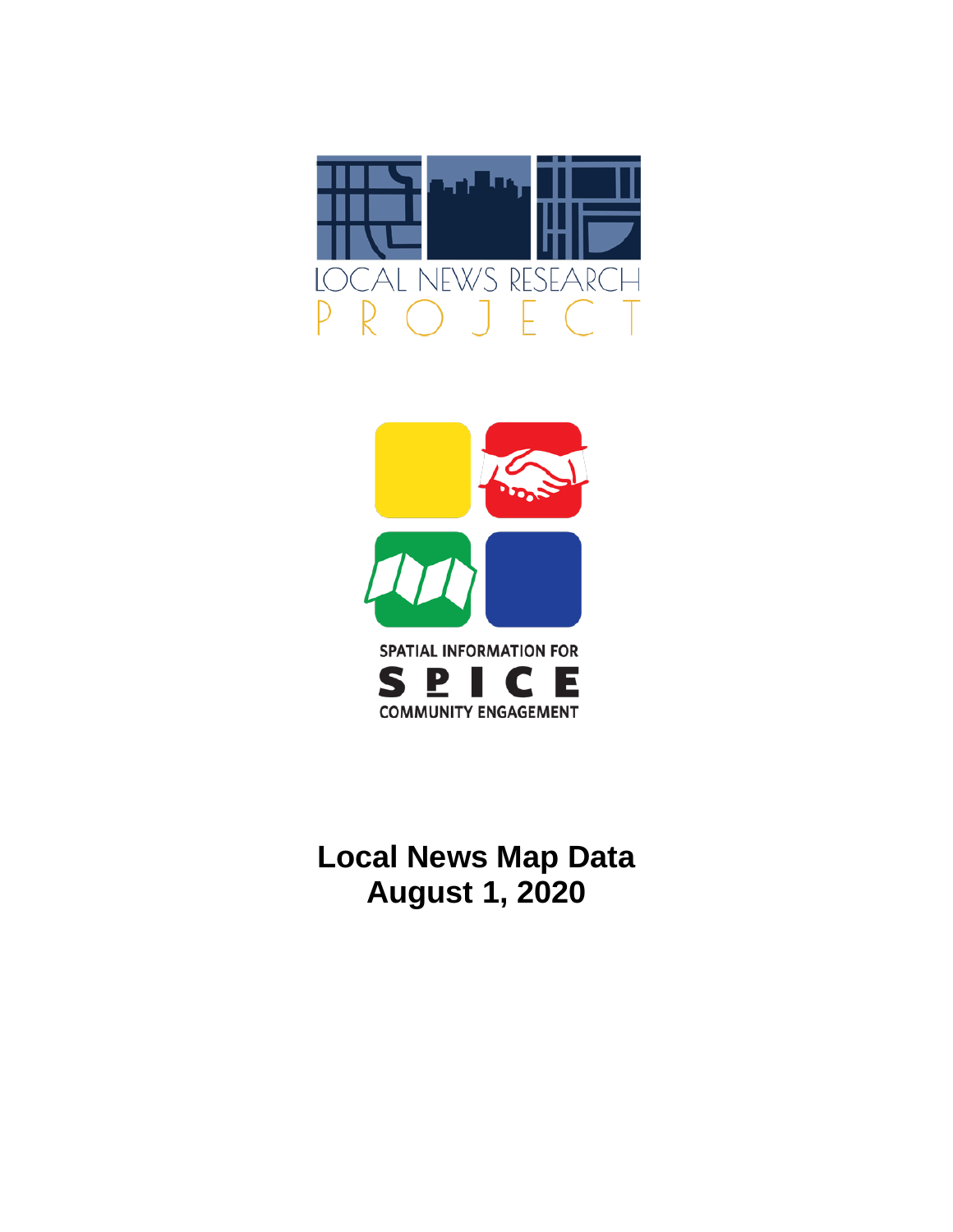#### ABOUT THIS PROJECT

The Local News Map is a crowd-sourced resource that tracks what is happening to local newspapers, broadcast outlets and online news sites in communities across Canada. It displays data going back to 2008, which marked the beginning of a deep recession and a turning point for many previously profitable local news organizations. This report, which is produced every two months and archived [here,](http://localnewsresearchproject.ca/category/local-news-map-data) summarizes the latest data available on the map.

For the purposes of this project, a local news outlet is defined as a news organization that maintains independence from those it covers, demonstrates a commitment to accuracy/transparency, and is devoted primarily to reporting and publishing timely, originallyproduced news about local people, places, issues and events in a defined geographic area.

This project is the result of a collaboration between Professor [April Lindgren,](http://rsj.journalism.ryerson.ca/team/april-lindgren/) lead investigator for the [Local News Research Project](http://localnewsresearchproject.ca/) at Ryerson University's School of Journalism and Associate Professor [Jon Corbett,](http://joncorbett.com/JonCorbett/Home.html) who leads the University of British Columbia's [SpICE](http://spice.geolive.ca/)  [Lab](http://spice.geolive.ca/) (Spatial Information for Community Mapping). It was created with financial support from [Canadian Geospatial and Open Data Research Partnership;](http://geothink.ca/) Canadian Media Guild/CWA Canada; Canadian Journalists for Free Expression; a Mitacs Accelerate grant; Unifor; and Ryerson University. This project is also supported by the [Ken and Debbie Rubin Public Interest](http://kenrubin.ca/grants/)  [Advocacy Fund.](http://kenrubin.ca/grants/)

Credits/citations: The Local News Map is a joint project of the Local News Research Project at Ryerson University's School of Journalism and the University of British Columbia's SpICE Lab (Spatial Information for Community Mapping).

Lindgren, April and Corbett, Jon. *Local News Map Data.*  <http://localnewsresearchproject.ca/category/local-news-map-data>

Visit the map:<https://localnewsmap.geolive.ca/>

Contact us: [localnewspoverty@gmail.com](mailto:localnewspoverty@gmail.com)

### **Contents**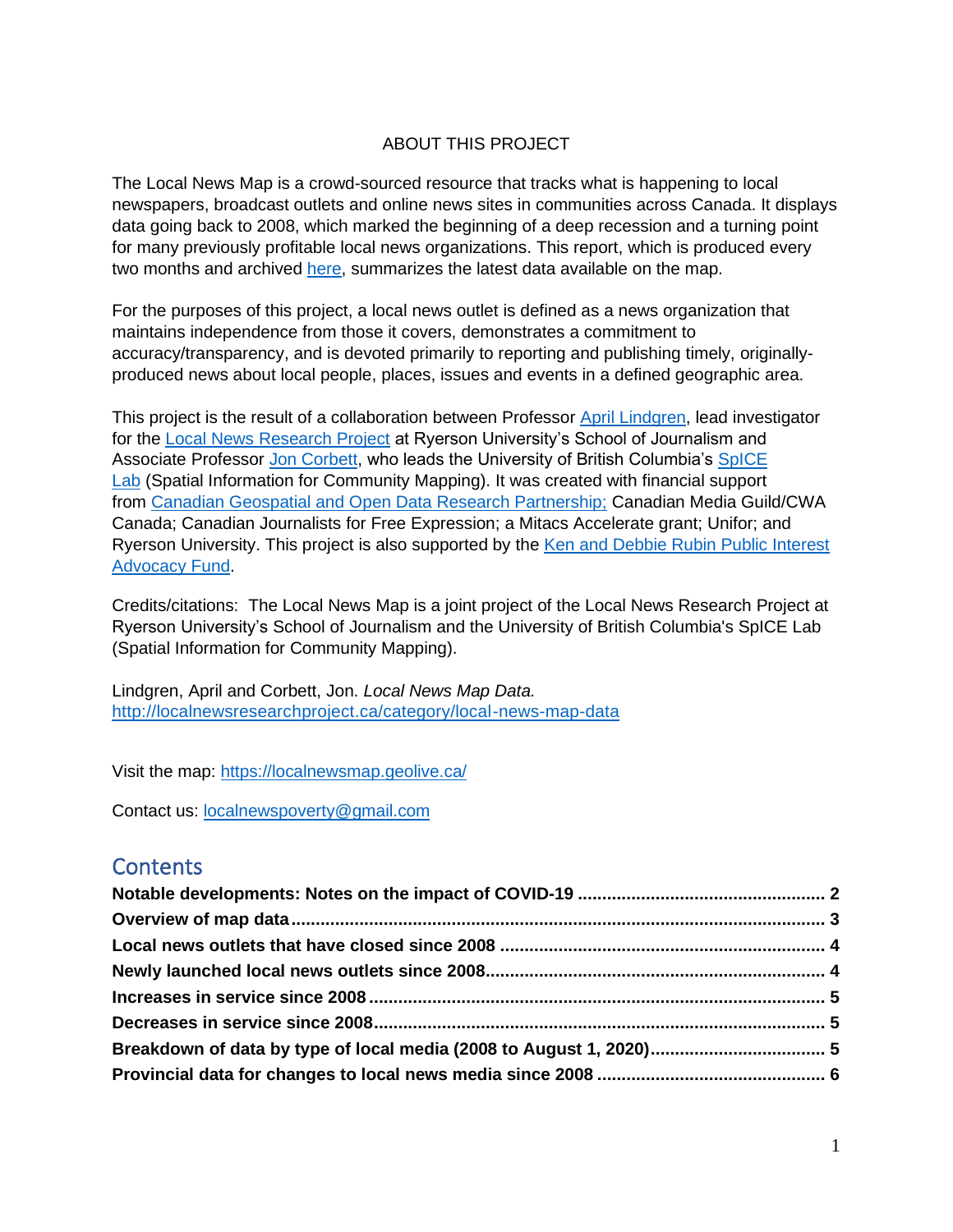## <span id="page-2-0"></span>Notable developments: Notes on the impact of COVID-19

<span id="page-2-1"></span>Since the World Health Organization declared a global pandemic on March 11, 2020:

- 21 news outlets have permanently closed including two private radio stations and 19 community newspapers that published fewer that five times per week
- 10 daily newspapers have cut one or more print editions
- three community newspapers have shifted completely online
- four new local news outlets have launched one community newspaper and three online news sites



For additional information on the pandemic's impact on media in Canada, including changes that to date have been labelled temporary, visit the [COVID-19 Media Impact Map for Canada.](https://localnewsresearchproject.ca/covid-19-media-impact-map-for-canada/)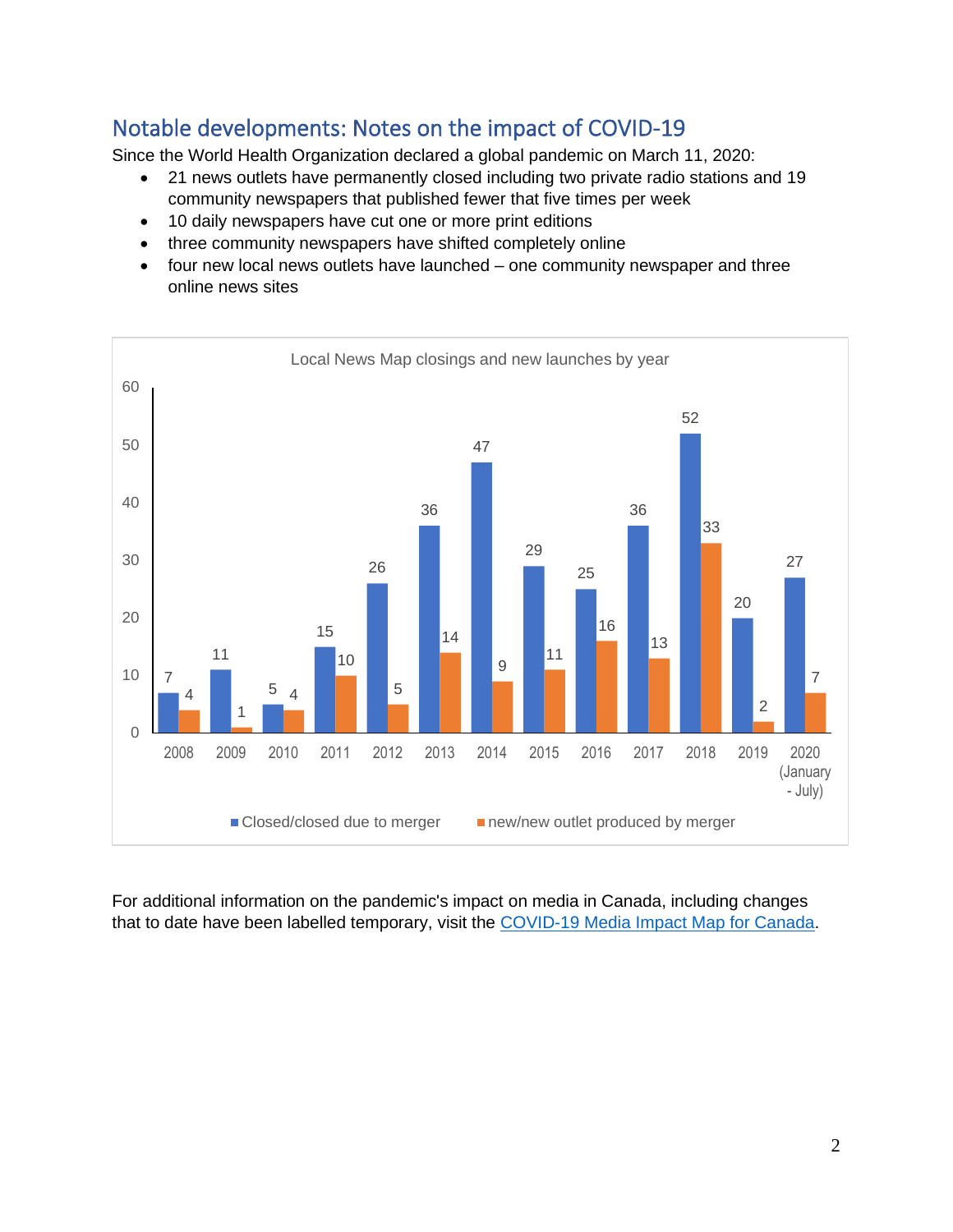### Overview of map data

The map displayed a total of 611 markers representing changes to local news outlets of all types between 2008 and August 1, 2020.

| Breakdown of all markers by<br>type of change that occurred: |     |  |  |  |
|--------------------------------------------------------------|-----|--|--|--|
| closed                                                       | 280 |  |  |  |
| closed due to<br>merger                                      | 56  |  |  |  |
| daily (free) becomes<br>a community paper                    | 1   |  |  |  |
| daily becomes a<br>community paper                           | 11  |  |  |  |
| decrease in service                                          | 88  |  |  |  |
| increase in service                                          | 23  |  |  |  |
| new                                                          | 110 |  |  |  |
| new outlet produced<br>by merger                             | 19  |  |  |  |
| shifted to online                                            |     |  |  |  |



Breakdown of all markers by type of media:

| community paper    | 334 |
|--------------------|-----|
| daily paper - free | 32  |
| daily paper - paid | 60  |
| online             | 88  |
| radio - private    | 25  |
| radio - public     | 11  |
| TV - private       | 33  |
| TV - public        | 28  |

Breakdown of all markers by ownership<sup>1</sup>: Independent owners $2$  132 Postmedia 74 Black Press 38 Transcontinental 36 Metroland 34 Sun Media 29 CBC/Radio-Canada 28 Torstar 26 Glacier Media 21 Saltwire Network 16 Quebecor 15 Bell Media 13 Rogers Media 13 Village Media 10 Other 126

<sup>1</sup>Only owners associated with more than 10 markers are listed except in the case of independent owners <sup>2</sup>Owners with fewer than 3 media properties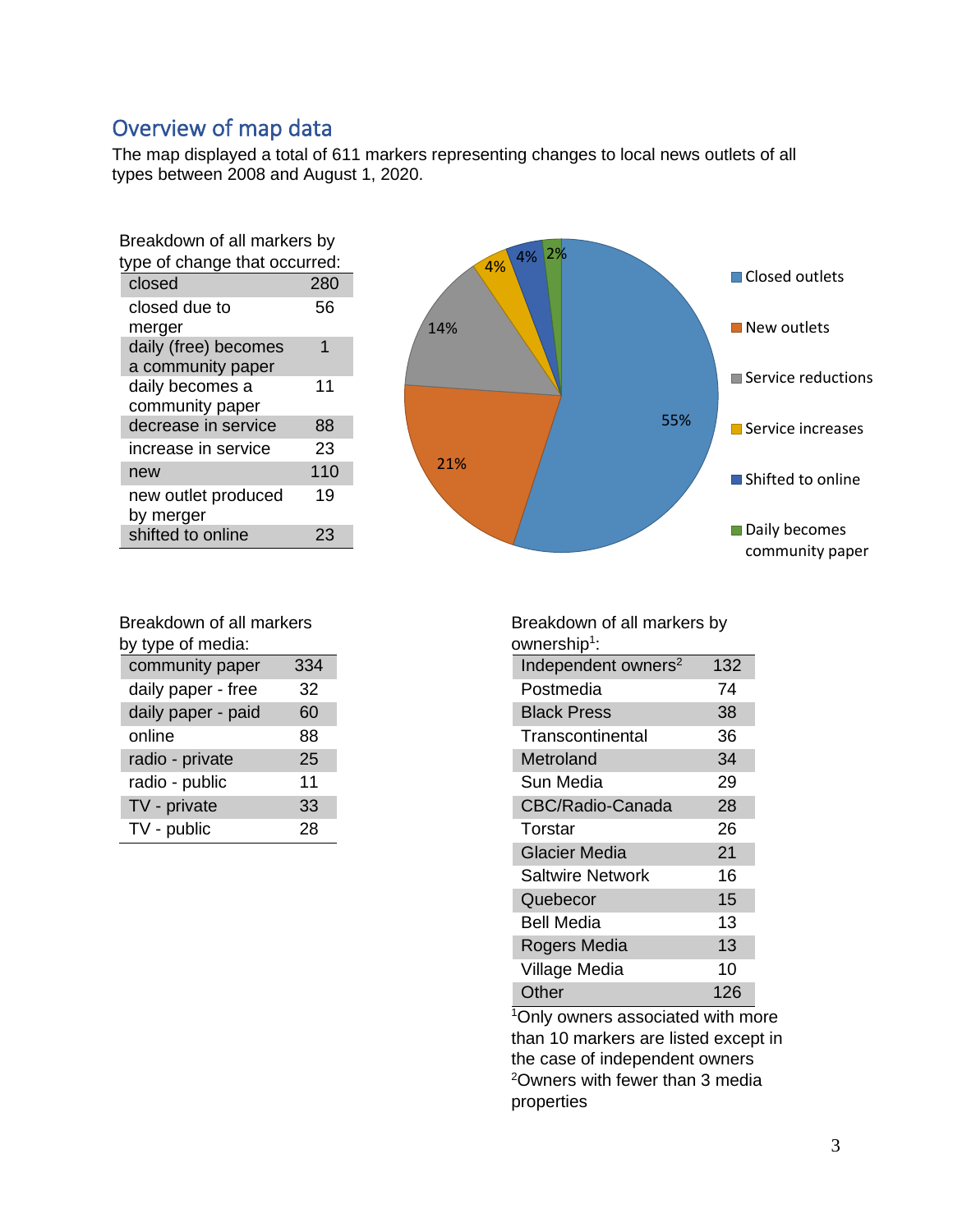### <span id="page-4-0"></span>Local news outlets that have closed since 2008

Total number of closings: 336 (280 direct closings + 56 closings due to mergers) Number of communities where a local news outlet has closed: 236

| Breakdown of closings by type |     |  |  |  |
|-------------------------------|-----|--|--|--|
| of media:                     |     |  |  |  |
| community paper               | 242 |  |  |  |
| daily paper - free            | 28  |  |  |  |
| daily paper - paid            | 13  |  |  |  |
| online                        | 19  |  |  |  |
| radio - private               | 17  |  |  |  |
| radio - public                | 6   |  |  |  |
| $TV$ – private                | 11  |  |  |  |
| $TV$ – public                 | ( ) |  |  |  |

| Breakdown of closings by ownership <sup>1</sup> : |    |
|---------------------------------------------------|----|
| Independent owners <sup>2</sup>                   | 52 |
| Postmedia                                         | 48 |
| Transcontinental                                  | 32 |
| <b>Black Press</b>                                | 28 |
| Sun Media                                         | 25 |
| Torstar                                           | 23 |
| Metroland                                         | 20 |
| Glacier Media                                     | 16 |
| Other                                             | 92 |

<sup>1</sup>Only owners associated with more than 10 markers are listed except in the case of independent owners

<sup>2</sup>Owners with fewer than 3 media properties

### <span id="page-4-1"></span>Newly launched local news outlets since 2008

Total number of markers representing new outlets: 129 (110 new outlets + 19 new outlets produced by mergers)

Number of communities where a new local news outlet has been launched: 94

| Breakdown of new outlets by<br>media type: |    |  |  |  |
|--------------------------------------------|----|--|--|--|
| community paper                            | 48 |  |  |  |
| daily paper - free                         | 1  |  |  |  |
| online                                     | 62 |  |  |  |
| radio – private                            | 7  |  |  |  |
| radio - public                             | 3  |  |  |  |
| $TV$ – private                             | 3  |  |  |  |
| $TV$ – public                              | 5  |  |  |  |

| Breakdown of new outlets by ownership <sup>1</sup> : |                |  |
|------------------------------------------------------|----------------|--|
| Independent owners <sup>2</sup>                      | 64             |  |
| Village Media                                        | 9              |  |
| Metroland                                            | $\overline{7}$ |  |
| Rogers Media                                         | 6              |  |
| <b>Black Press</b>                                   | 4              |  |
| <b>TVO</b>                                           | 4              |  |
| <b>Your Community Voice</b>                          | 4              |  |
| CBC/Radio-Canada                                     | 4              |  |
| <b>Glacier Media</b>                                 | 3              |  |
| <b>Saltwire Network</b>                              | 3              |  |
| The Jim Pattison                                     | $\mathfrak{p}$ |  |
| <b>Broadcast Group</b>                               |                |  |
| Transcontinental                                     | 2              |  |
| <b>First Peoples Radio</b>                           | $\overline{2}$ |  |
| Lexis Media                                          | 2              |  |
| Other                                                | 13             |  |

<sup>1</sup> Only owners associated with more than 10 markers are listed except in the case of independent owners

2Owners with fewer than 3 media properties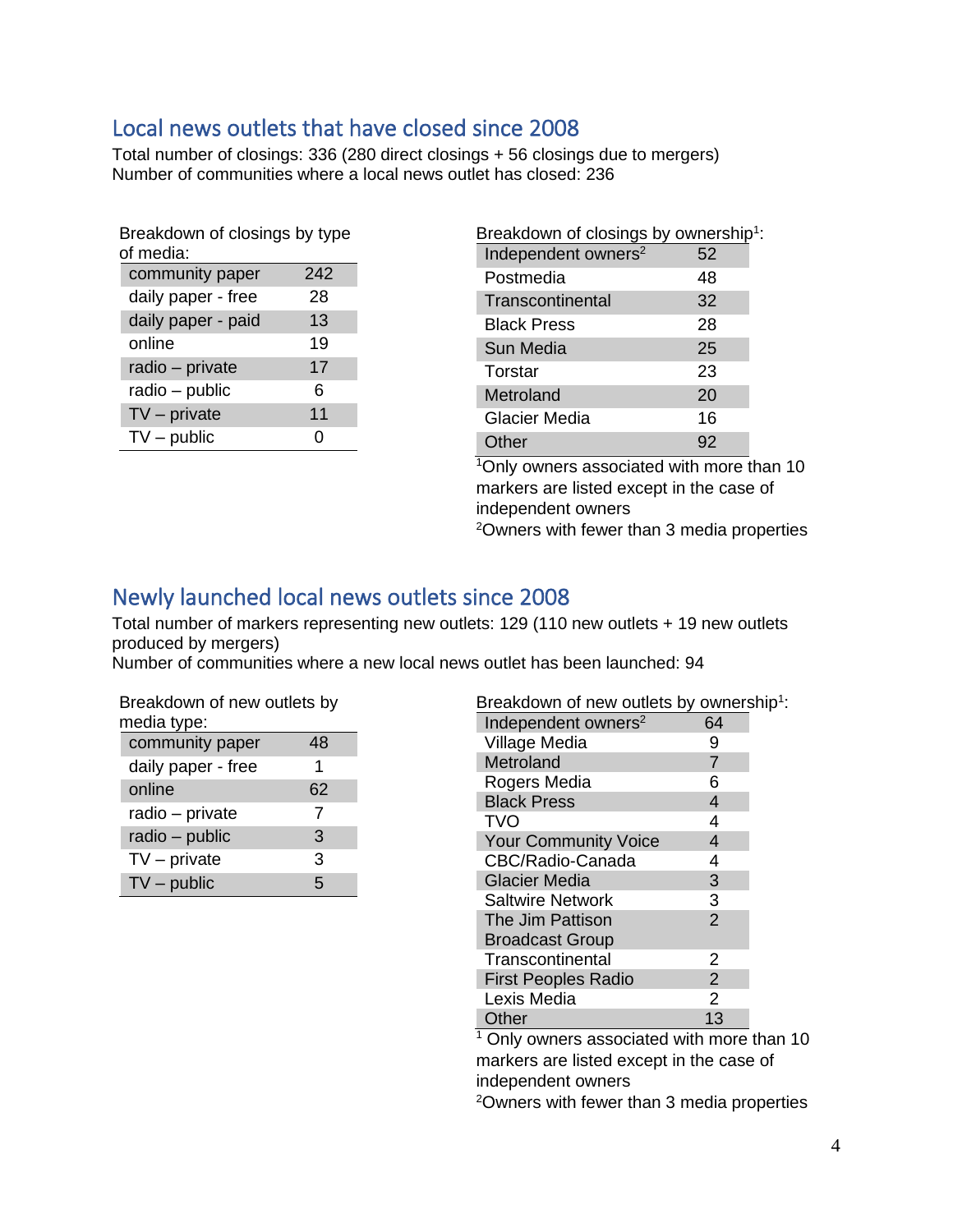### <span id="page-5-0"></span>Increases in service since 2008

Total number of service increases: 23 Number of affected communities: 20

Breakdown of service increases by type of media:

| community paper    | 3 |
|--------------------|---|
| daily paper - free | 0 |
| daily paper - paid | 2 |
| online             | 7 |
| radio - private    | 0 |
| radio - public     | 1 |
| TV - private       | g |
| TV - public        |   |

Note: Examples of service increases include longer local newscasts, the launch of a new local news program, increased frequency of publication for newspapers

### <span id="page-5-1"></span>Decreases in service since 2008

Total number of service reductions: 88 Number of affected communities: 54

| Breakdown of service reductions |    |  |  |  |  |
|---------------------------------|----|--|--|--|--|
| by type of media:               |    |  |  |  |  |
| community paper                 | 21 |  |  |  |  |
| daily paper - free              | 1  |  |  |  |  |
| daily paper - paid              | 32 |  |  |  |  |
| online                          | 0  |  |  |  |  |
| radio - private                 | 1  |  |  |  |  |
| radio - public                  | 1  |  |  |  |  |
| TV - private                    | 10 |  |  |  |  |
| TV - public                     | 22 |  |  |  |  |

Note: Examples of service decreases include shorter newscasts or fewer print editions per week for newspapers

# <span id="page-5-2"></span>Breakdown of data by type of local media (2008 to August 1, 2020)

#### **NEWSPAPERS**

• Total number of markers representing changes at newspapers: 426

*Closings*

- Total number of newspapers that have closed: 283 (227 direct closings + 56 closings due to mergers)
- Number of communities where newspapers have closed: 217

*Launches*

- Total number of markers representing newly launched newspapers: 49 (30 new outlets + 19 new outlets produced by mergers)
- Number of communities where new newspapers have launched: 45

*Community newspaper markers on the map (published fewer than five times per week)* 

- Total number of community newspaper markers: 334
- Total number of community newspapers that have closed: 242 (189 direct closings + 53 closings due to mergers)
- Number of communities affected by the closing of a community paper: 196
- Total number of new community newspapers: 48 (29 new outlets + 19 new outlets produced by mergers)
- Number of communities where a new community paper has launched: 44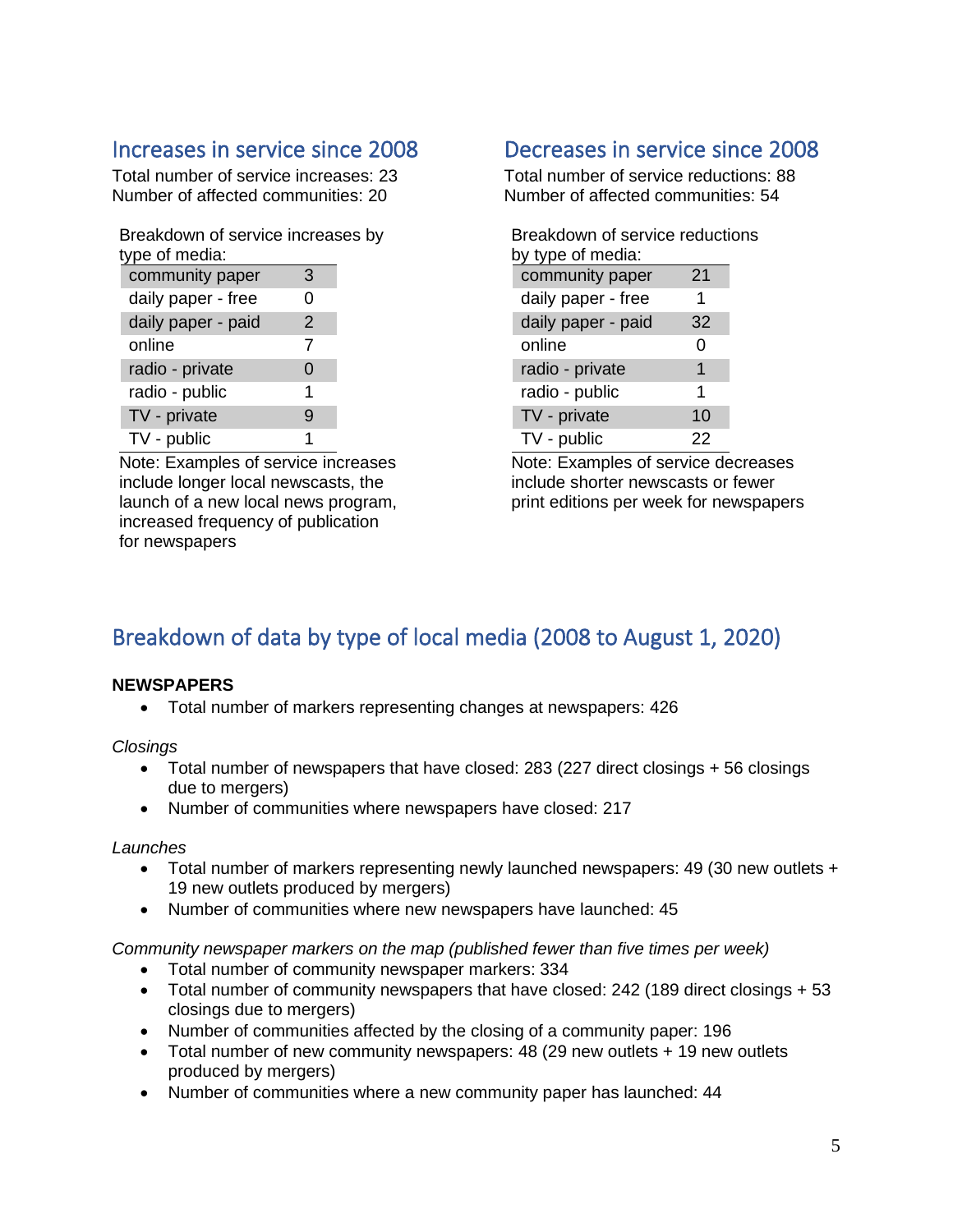#### **DIGITAL NEWS SITES**

- Total number of markers representing changes at online news sites: 88
- Total number of newly launched online news sites: 62
- Total number of closed online news sites: 19
- Total number of online news sites service increases: 7

#### **RADIO**

- Total number of markers representing changes at radio stations: 36
- Total number of new radio stations: 10
- Total number of closed radio programs: 23
- Total number of radio station service reductions: 2
- Total number of radio station service increases: 1

#### **TELEVISION**

- Total number of markers representing changes to television stations: 61
- Total number of new TV stations: 8
- Total number of closed TV stations: 11
- Total number of TV station service reductions: 32
- Total number of TV station service increases: 10

#### <span id="page-6-0"></span>Provincial data for changes to local news media since 2008

| <b>Province</b>              | <b>Number of</b><br>closings/<br>closings<br>due to<br>mergers | Number of<br>new/new<br>outlets due<br>to merger | <b>Number of</b><br>service<br>reductions | <b>Number of</b><br>service<br>increases | Total # of<br>markers |
|------------------------------|----------------------------------------------------------------|--------------------------------------------------|-------------------------------------------|------------------------------------------|-----------------------|
| Alberta                      | 41                                                             | 15                                               | 13                                        |                                          | 70                    |
| <b>British Columbia</b>      | 62                                                             | 26                                               | 13                                        | 2                                        | 103                   |
| Manitoba                     | 14                                                             | 3                                                | 5                                         |                                          | 23                    |
| <b>New Brunswick</b>         | 5                                                              | $\overline{4}$                                   |                                           |                                          | 11                    |
| Newfoundland and<br>Labrador | 12                                                             | $\overline{2}$                                   | 4                                         | 0                                        | 18                    |
| <b>Northwest Territories</b> | $\overline{2}$                                                 |                                                  |                                           |                                          | 5                     |
| Nova Scotia                  | 16                                                             | 8                                                | 5                                         | $\overline{2}$                           | 31                    |
| Nunavut                      | $\overline{0}$                                                 | $\Omega$                                         | $\Omega$                                  | $\Omega$                                 | 0                     |
| Ontario                      | 120                                                            | 58                                               | 48                                        | 9                                        | 235                   |
| <b>Prince Edward Island</b>  | $\overline{0}$                                                 | $\overline{0}$                                   |                                           | $\overline{0}$                           | 1                     |
| Quebec                       | 50                                                             | 9                                                | 26                                        | $\overline{2}$                           | 87                    |
| Saskatchewan                 | 14                                                             | 3                                                | $\overline{4}$                            | $\overline{4}$                           | 25                    |
| Yukon                        | 0                                                              | $\Omega$                                         | 2                                         | O                                        | 2                     |
| Canada (total)               | 336                                                            | 129                                              | 123                                       | 23                                       | 611                   |

#### Breakdown of changes to local news outlets by province